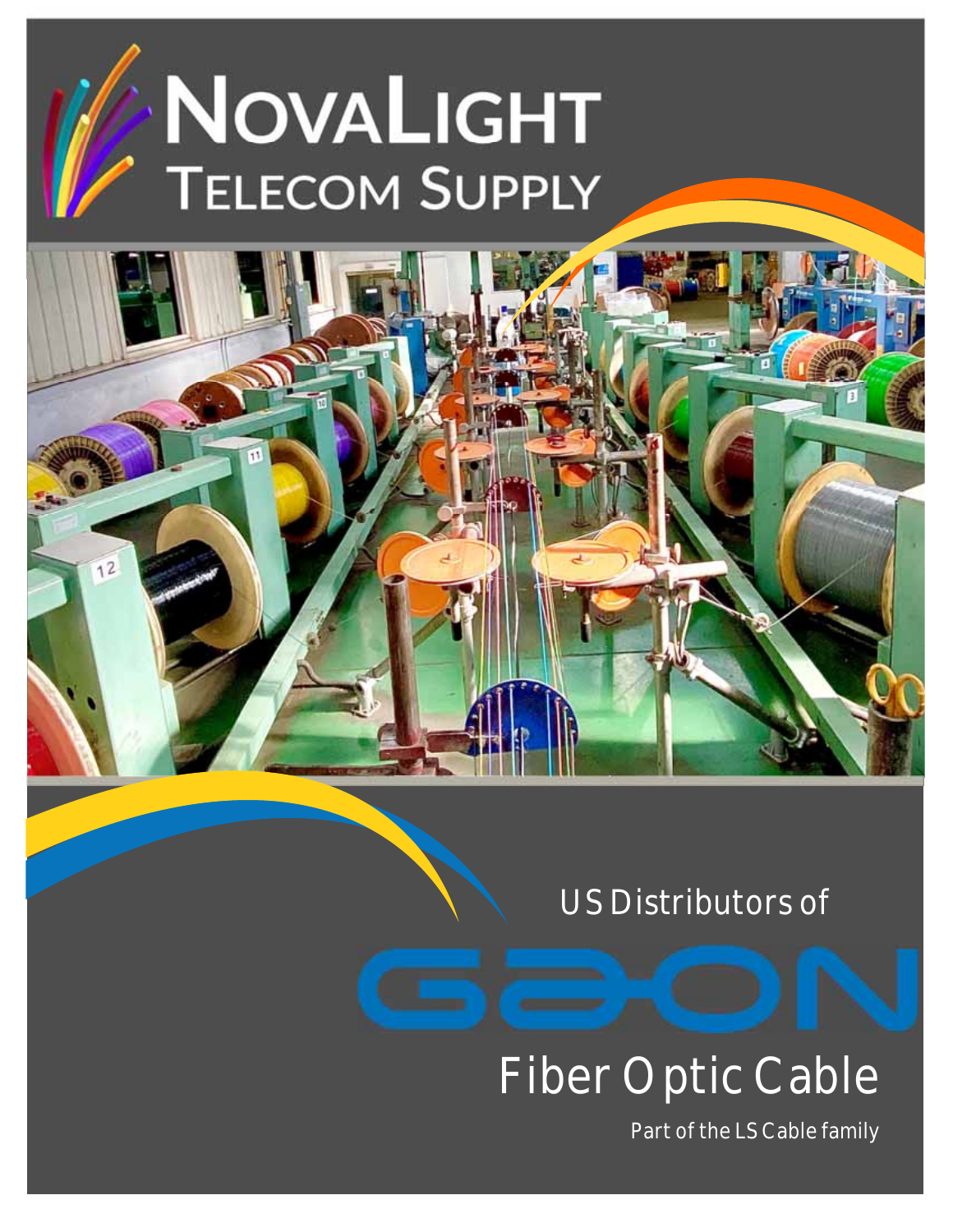# **Quality Fiber at Competitive Prices FASTER LEAD TIMES IN 2022**

**Why Gaon?** 

**Nova Light** 

- Korea has the highest penetration of fiber optic cable in the world (*OECD Broadband Report)*
- Over 82% of customers are connected by fiber
- Gaon is the #1 manufacturer of fiber optic cable in South Korea.

### **Why Now?**

Gaon has the capacity to serve the US market because fiber is fully deployed in Korea.



NovaLight and Gaon have partnered together to bring a high-quality fiber optic cable to the US market.

- Gaon cable is made exclusively with LS Xwave-S Zero water peak glass, meeting all the requirements of:
	- ITU-T G.652D (Enhanced Singlemode)
	- IEC Specifications 60793-2-50 Type b1.3
	- TIA/EIA 492-CAAB
	- Telcordia Generic Requirements GR-20-CORE
- Optimized for use in the 1310nm wavelength and 1550nm wavelength region.
- Dual protective acrylate coating applied over fiber cladding to cushion fiber against micro-bending losses, provide abrasion resistance and preserve the strength of the glass.
- Dry-Dry construction up to 576 fibers
- Produced with an MDPE outer jacket
- Dual ripcords for easy access
- Gaon fiber features a **10-year warranty** on all cables, for both quality and performance
- ISO 14001:2015 certified
- ISO 9001: 2015 certified

NovaLight Telecom Supply  $\sim$  The Stellar Choice for Fiber Optics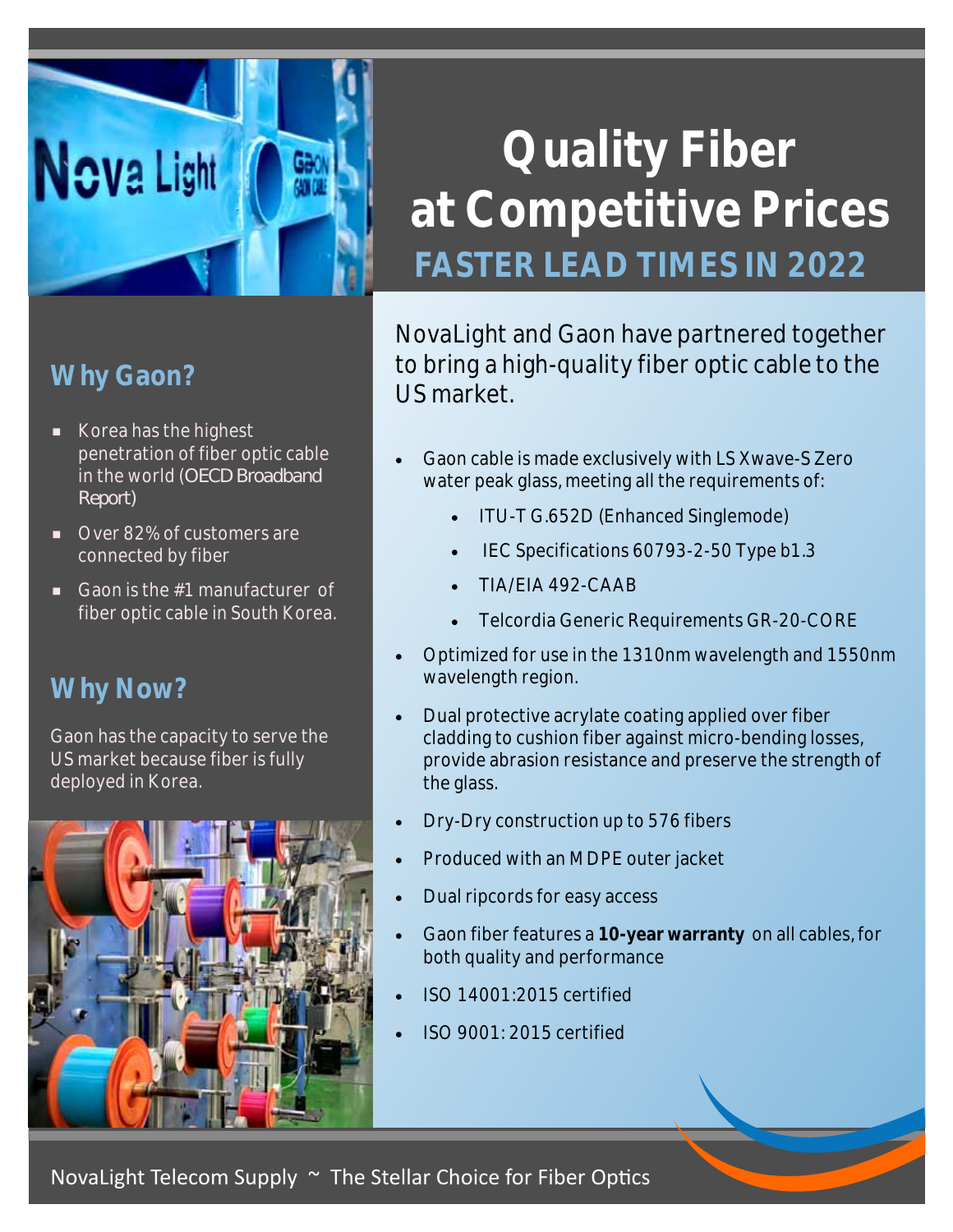# Ideally suited for:

- Large volume projects with short lead times
- High-density urban applications
- FTTH projects





# Introducing Gaon Fiber

Part of the LS Cable Family

#### **Loose Tube Gel-Free**

- Single Jacket Non Armored
	- 12 to 576 fibers
- Single Jacket Single Armor
	- 12 to 576 fibers

#### **Loose Tube Dry/Gel**

- All Dielectric Self-Supporting
	- $\cdot$  12 to 144 fibers
- Micro Cable (Air-blown cable)
	- 12 to 288 fibers

#### **Ribbon Fiber Dry/Gel**

- Single Jacket Non-Armored
	- 288 to 864 fibers
- Single Jacket Single Armor
	- 288 to 864 fibers







### The Stellar Choice for Fiber Optics